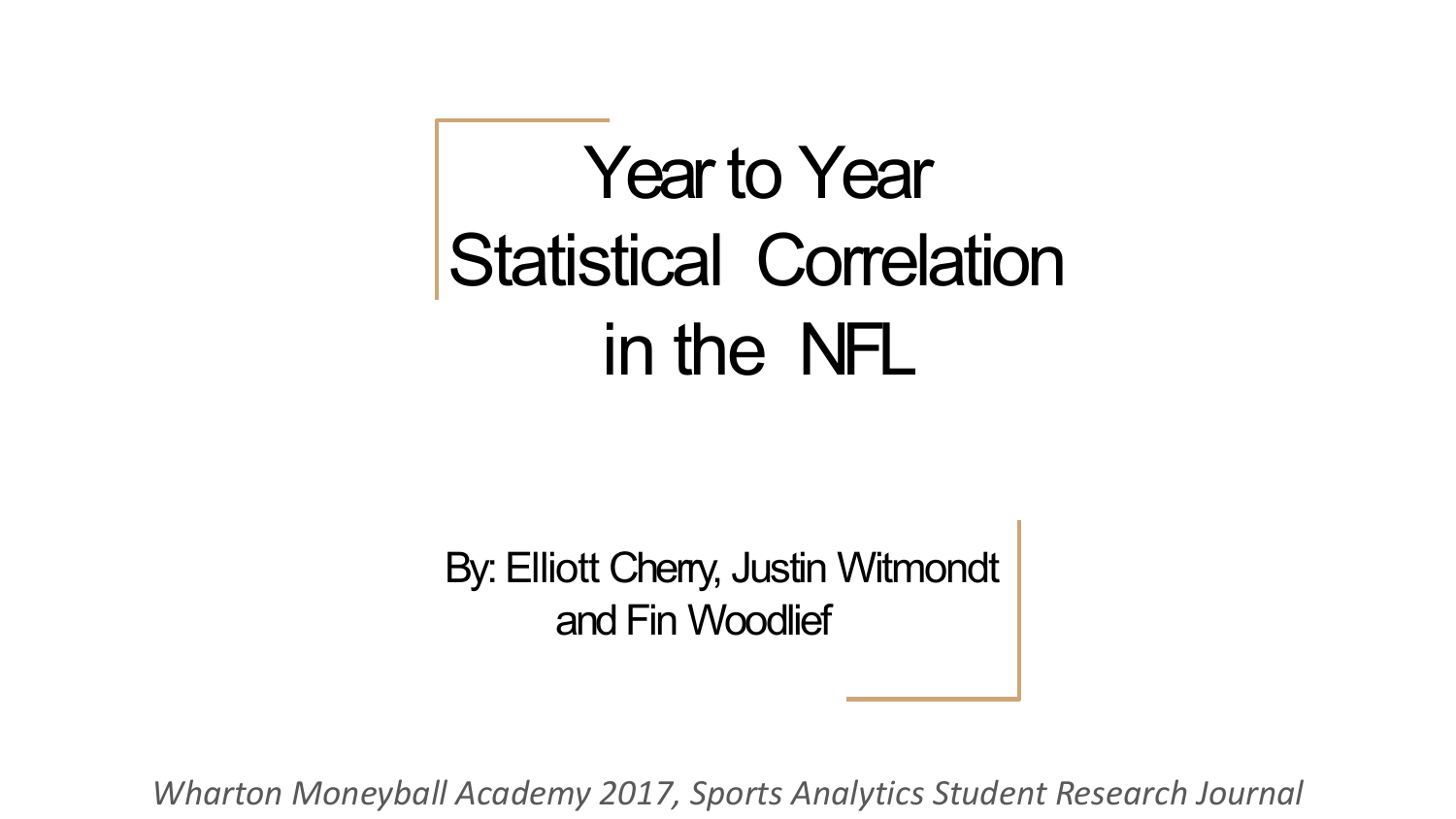

Figure out which statistic allows for the most predictability year-to-year for each offensive category

| <b>Quarterbacks:</b>         | <b>Running Backs:</b>     | <b>Wide Receivers:</b>      |
|------------------------------|---------------------------|-----------------------------|
| <b>Passing Touchdowns</b>    | <b>Rushing Touchdowns</b> | <b>Receiving Touchdowns</b> |
| <b>Passing Yards</b>         | <b>Rushing Yards</b>      | <b>Receiving Yards</b>      |
| <b>Yards Per Attempt</b>     | <b>Yards Per Carry</b>    | <b>Yards Per Reception</b>  |
| <b>Completion Percentage</b> |                           | Receptions                  |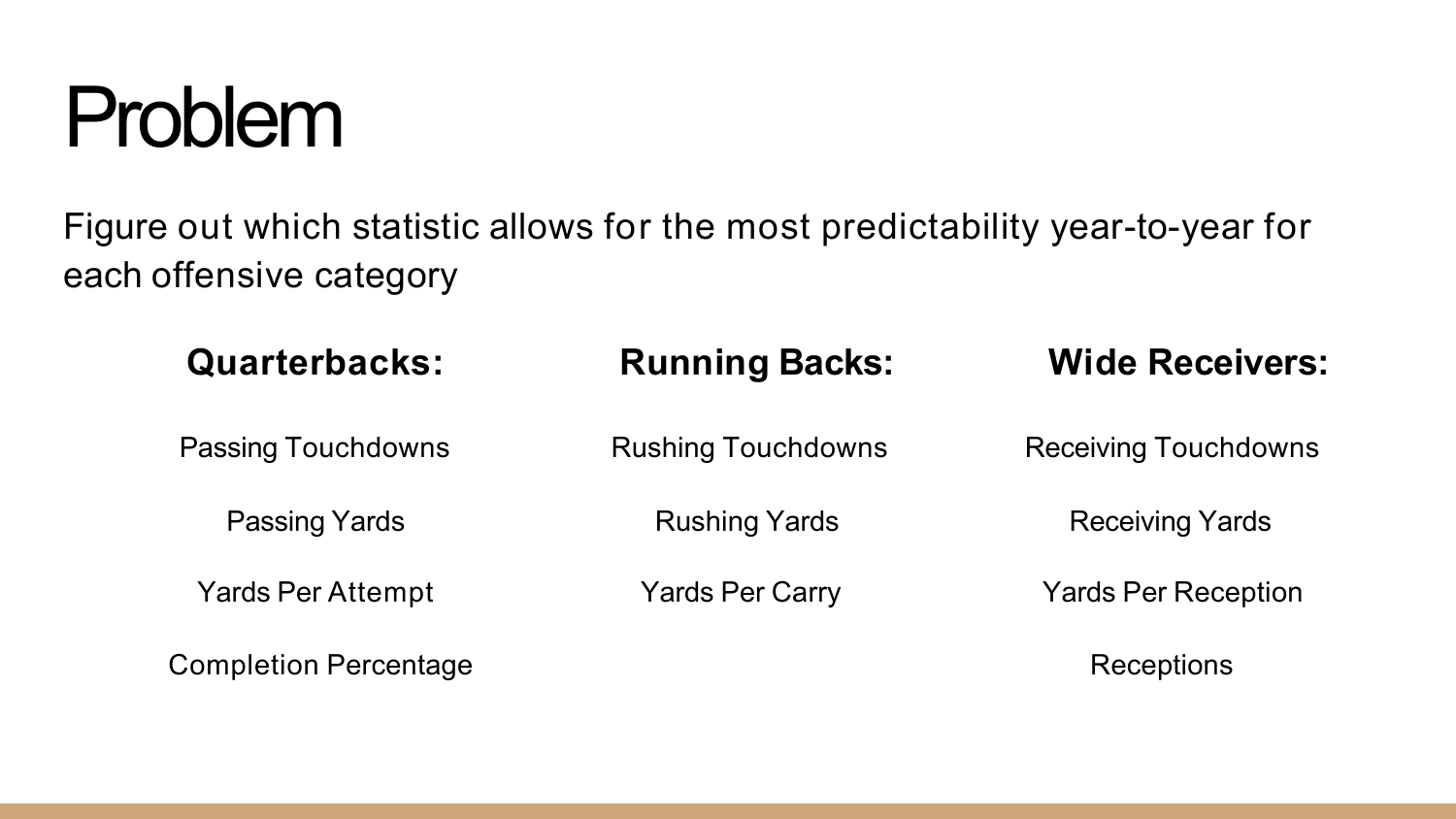## **Methodology**

Every individual player season from 2005 to 2015

Group back-to-back players seasons to create correlation between seasons

Graph correlation from back-to-back years for each statistic

Find R value and line of best fit

Take the statistic with the greatest R value for each position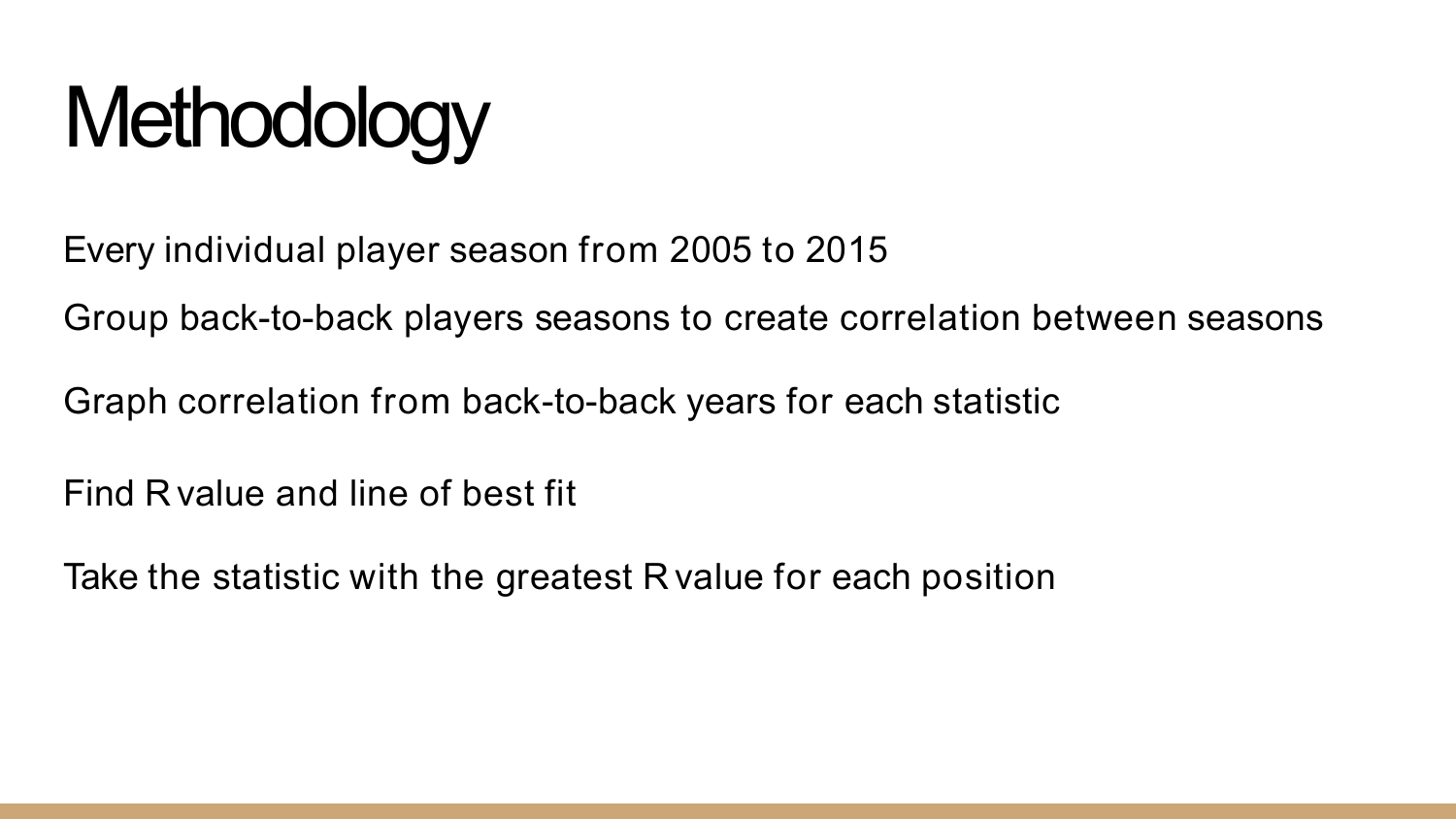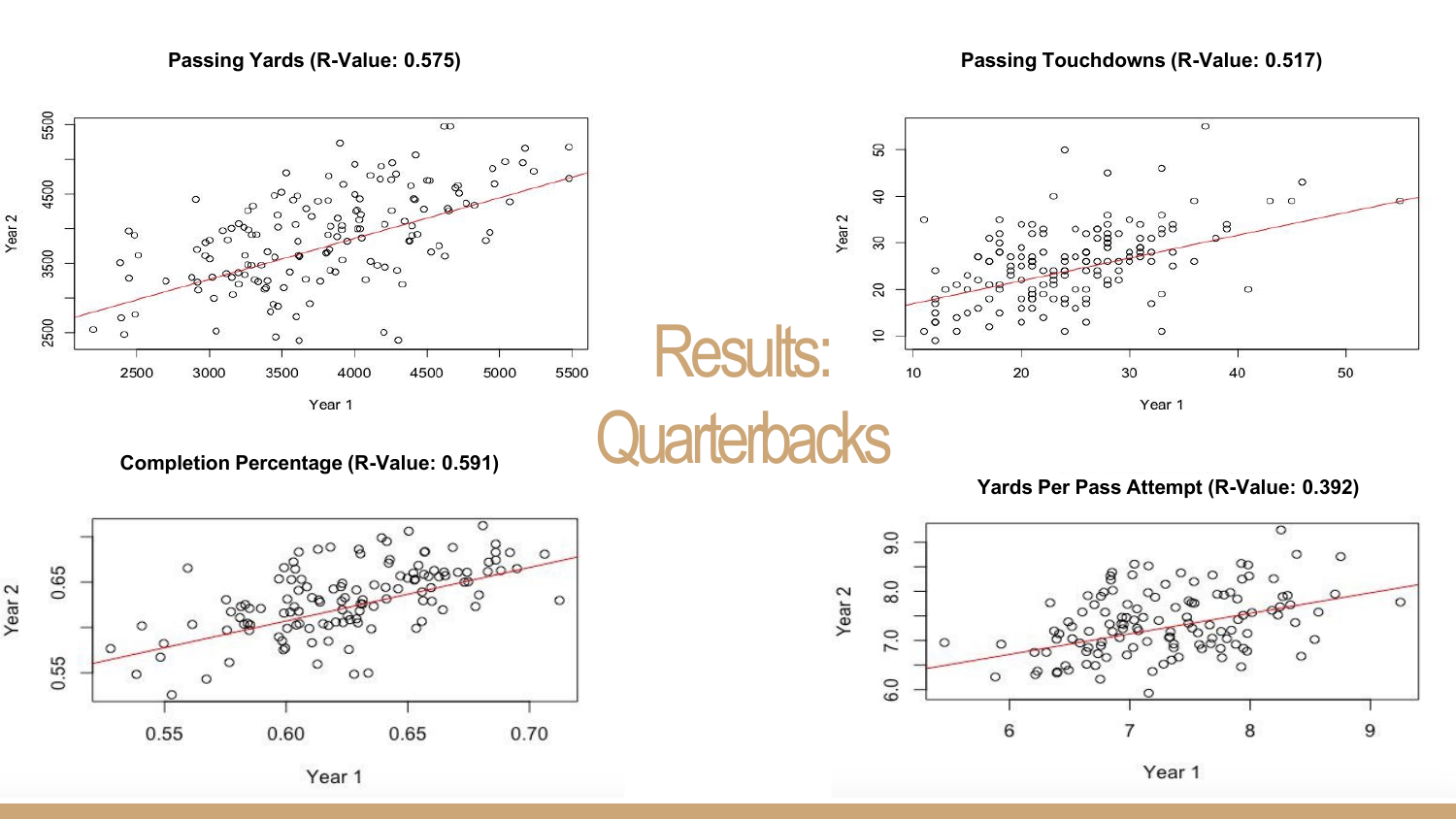

Year 1

Year 1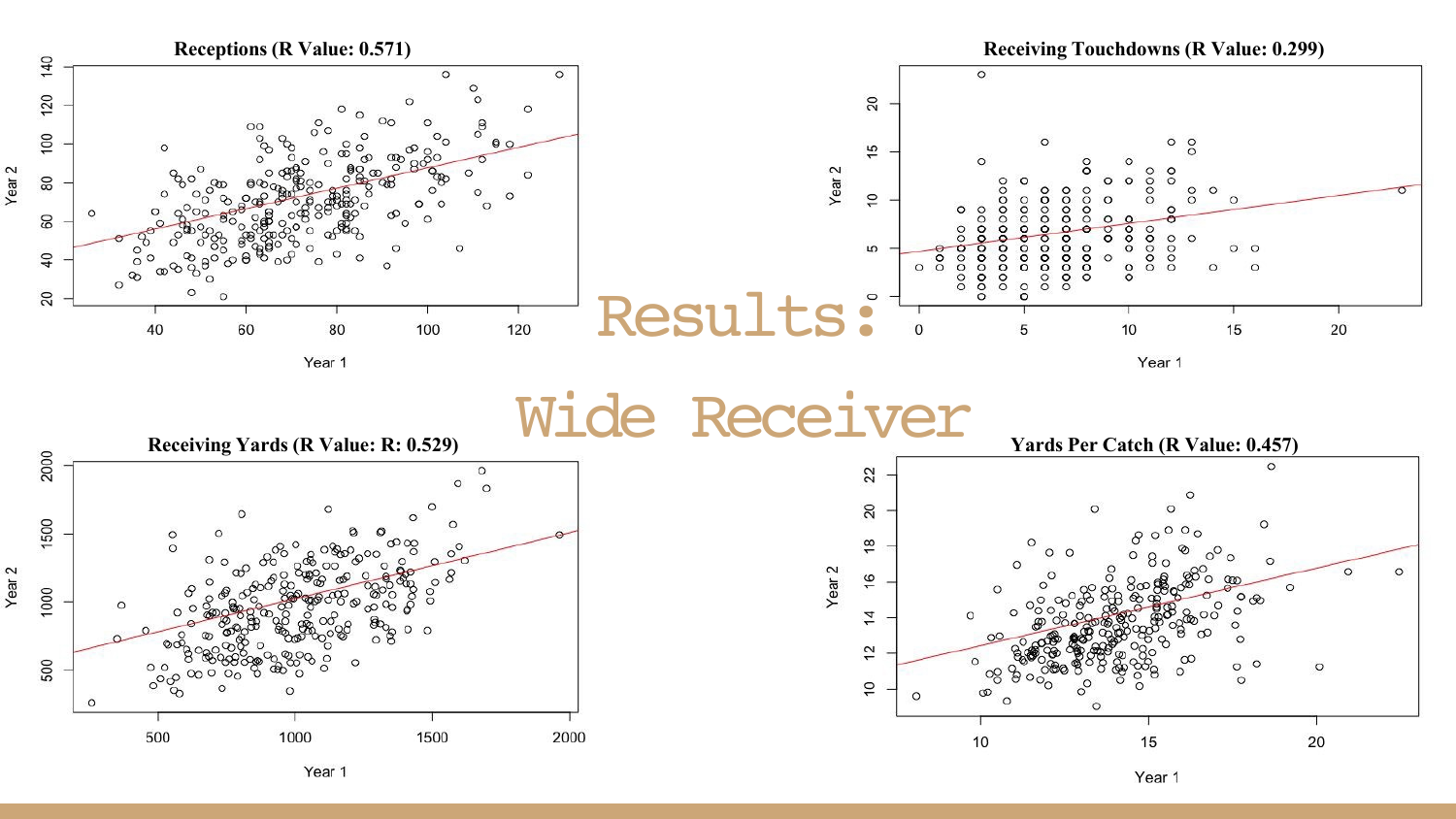**Rushing Touchdowns (R value: 0.322)**



Year 1

Year 1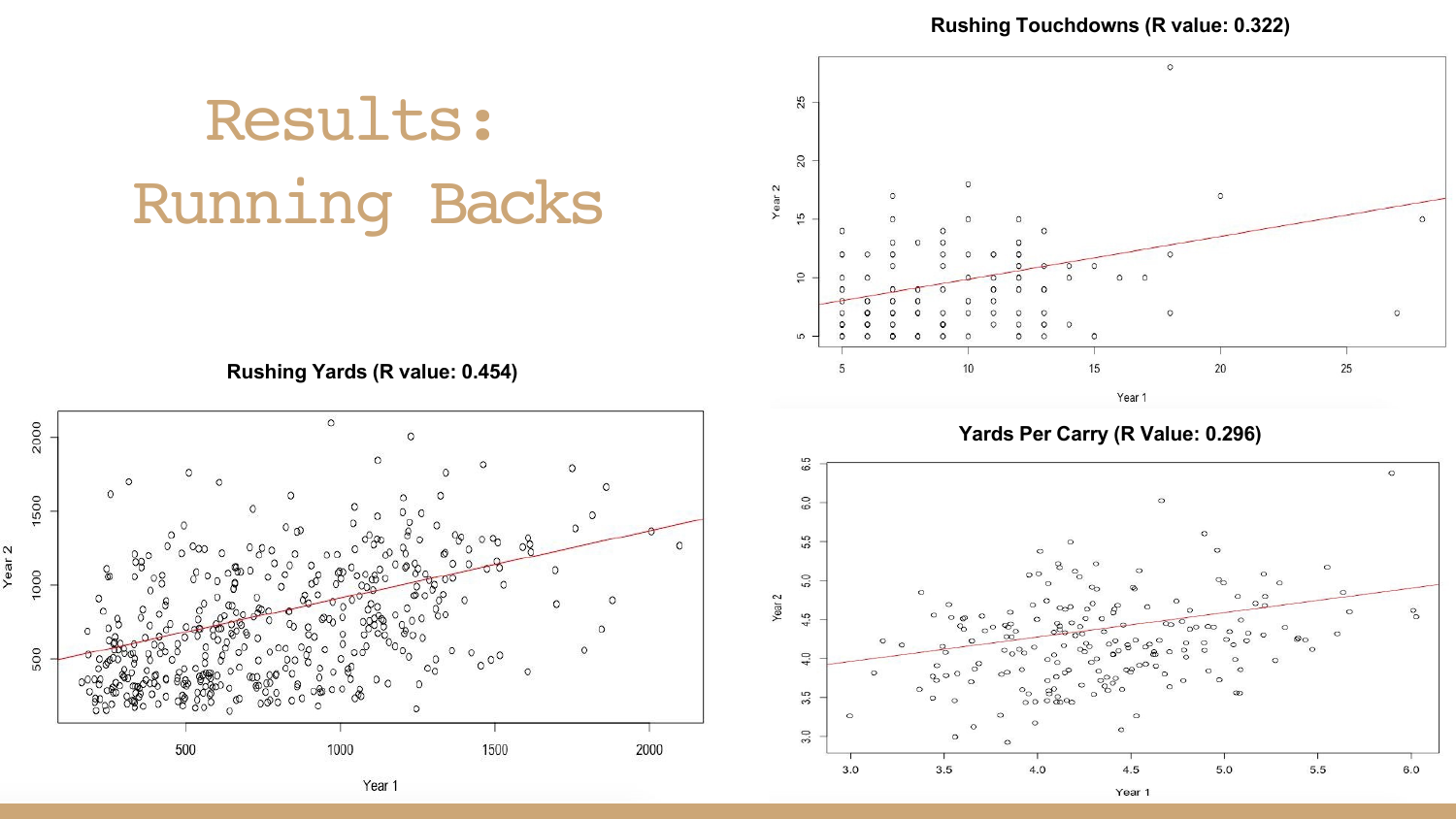## **Conclusion**

**Quarterbacks:** More year to year correlation than other positions

**Touchdowns:** Average R value of 0.379 across all three positions

**Most Reliable Stat:** Completion percentage

**Most Volatile Stat:** Yards per carry

**Per-Attempt Stats:** YPA(.392) and YPC (.296) both surprisingly low R values

**Overall:** The results were better indicators for which statistics should not be relied on, as no statistic was very successful in predicting year to year success